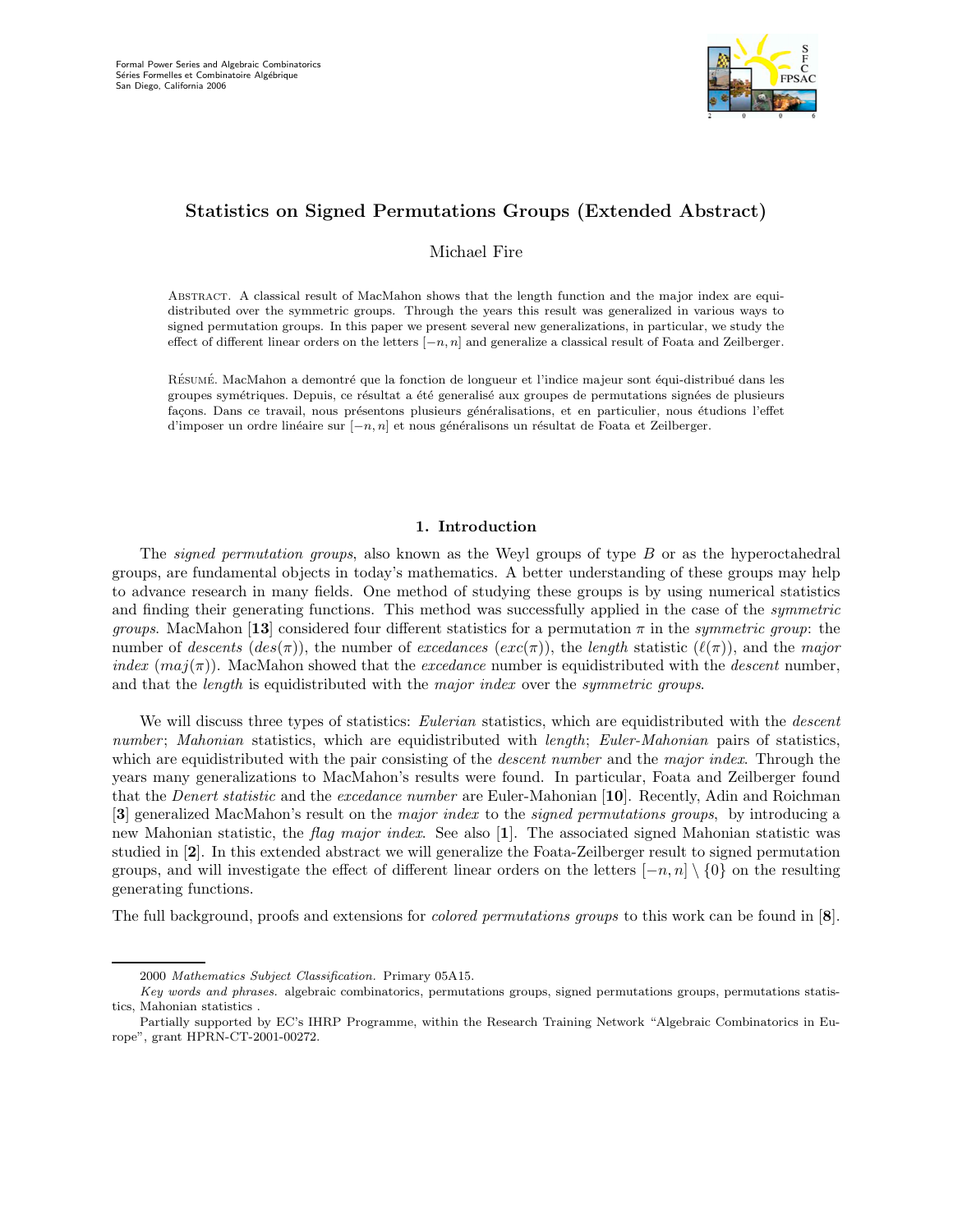## MICHAEL FIRE

### 2. Background

2.1. Statistics on the Symmetric Group. In this subsection we present the main definitions, notation, and theorems on the *symmetric groups* (i.e., the Weyl groups of type A), denoted  $S_n$ .

DEFINITION 2.1. Let N the set of all the natural numbers, a permutation of order  $n \in \mathbb{N}$  is a bijection  $\pi: \{1, 2, 3, \ldots, n\} \rightarrow \{1, 2, 3, \ldots, n\}.$ 

REMARK 2.2. Permutations are traditionally written in a two-line notation as:

$$
\pi = \left( \begin{array}{cccc} 1 & 2 & 3 & \dots & n \\ \pi(1) & \pi(2) & \pi(3) & \dots & \pi(n) \end{array} \right).
$$

However for convenience we will use the shorter notation:

$$
\pi = [\pi(1), \pi(2), \pi(3), \ldots, \pi(n)].
$$

For example:  $\pi = \begin{pmatrix} 1 & 2 & 3 & 4 & 5 \\ 2 & 4 & 3 & 1 & 5 \end{pmatrix}$  will be written as  $\pi = [2, 4, 3, 1, 5]$ .

DEFINITION 2.3. The symmetric group of degree  $n \in \mathbb{N}$  (denoted  $S_n$ ) is the group consisting of all the permutations of order n, with composition as the group operation.

DEFINITION 2.4. The Coxeter generators of  $S_n$  are  $s_1, s_2, \ldots, s_{n-1}$  where  $s_i := [1, 2, \ldots, i + 1, i, \ldots, n].$ 

It is a well-known fact that the *symmetric group* is a *Coxeter group* with respect to the above generating set  $\{s_i \mid 1 \le i \le n-1\}$ . This fact gives rise to the following natural statistic of permutations in the symmetric group:

DEFINITION 2.5. The *length* of a permutation  $\pi \in S_n$  is defined to be:

 $\ell(\pi) := \min\{ r \geq 0 \mid \pi = s_{i_1} \dots s_{i_r} \text{ for some } i_1, \dots, i_r \in [1, n] \}.$ 

Here are other useful statistics on  $S_n$  that we are going to work with:

DEFINITION 2.6. Let  $\pi \in S_n$ . Define the following:

(1) The *inversion number* of  $\pi$ :

$$
inv(\pi) := |\{(i, j) \mid 1 \le i < j \le n, \ \pi(i) > \pi(j)\}|.
$$

Note that  $inv(\pi) = \ell(\pi)$ .

- (2) The descent set of  $\pi$ :  $Des(\pi) := \{1 \leq i \leq n-1 \mid \pi(i) > \pi(i+1)\}.$
- (3) The decent number of  $\pi$ :  $des(\pi) = |Des(\pi)|$ .
- (4) The major-index of  $\pi$ :  $maj(\pi) := \sum$  $i \in Des(\pi)$ i.
- (5) The sign of  $\pi$ :  $sign(\pi) := (-1)^{\ell(\pi)}$ .
- (6) The excedance number of  $\pi: exc(\pi):= |\{1 \leq i \leq n \mid \pi(i) > i\}|.$

EXAMPLE 2.7. Let  $\pi = [2, 3, 1, 5, 4] \in S_5$ . We can compute the above statistics on  $\pi$ , namely:

$$
inv(\pi) = \ell(\pi) = 3
$$
,  $Des(\pi) = \{2, 4\}$ ,  $des(\pi) = 2$ ,  $maj(\pi) = 6$ ,  
 $sign(\pi) = (-1)^3 = -1$ , and  $exc(\pi) = 3$ .

REMARK 2.8. Throughout the paper we use the following notations for a nonnegative integer  $n$ :

$$
[n]_q := \frac{1 - q^n}{1 - q}, [n]_q! = [1]_q[2]_q \dots [n]_q,
$$
  
\n
$$
[n]_{\pm q}! := [1]_q[2]_{-q}[3]_q[4]_{-q} \dots [n]_{(-1)^{n-1}q}, \text{ and also}
$$
  
\n
$$
(a;q)_n := \begin{cases} 1, & \text{if } n = 0; \\ (1 - a)(1 - aq) \dots (1 - aq^{n-1}), & \text{otherwise.} \end{cases}
$$

MacMahon [13] was the first to find a connection between these statistics. He discovered that the excedance number is equidistributed with the descent number, and that the inversion number is equidistributed with the *major* index: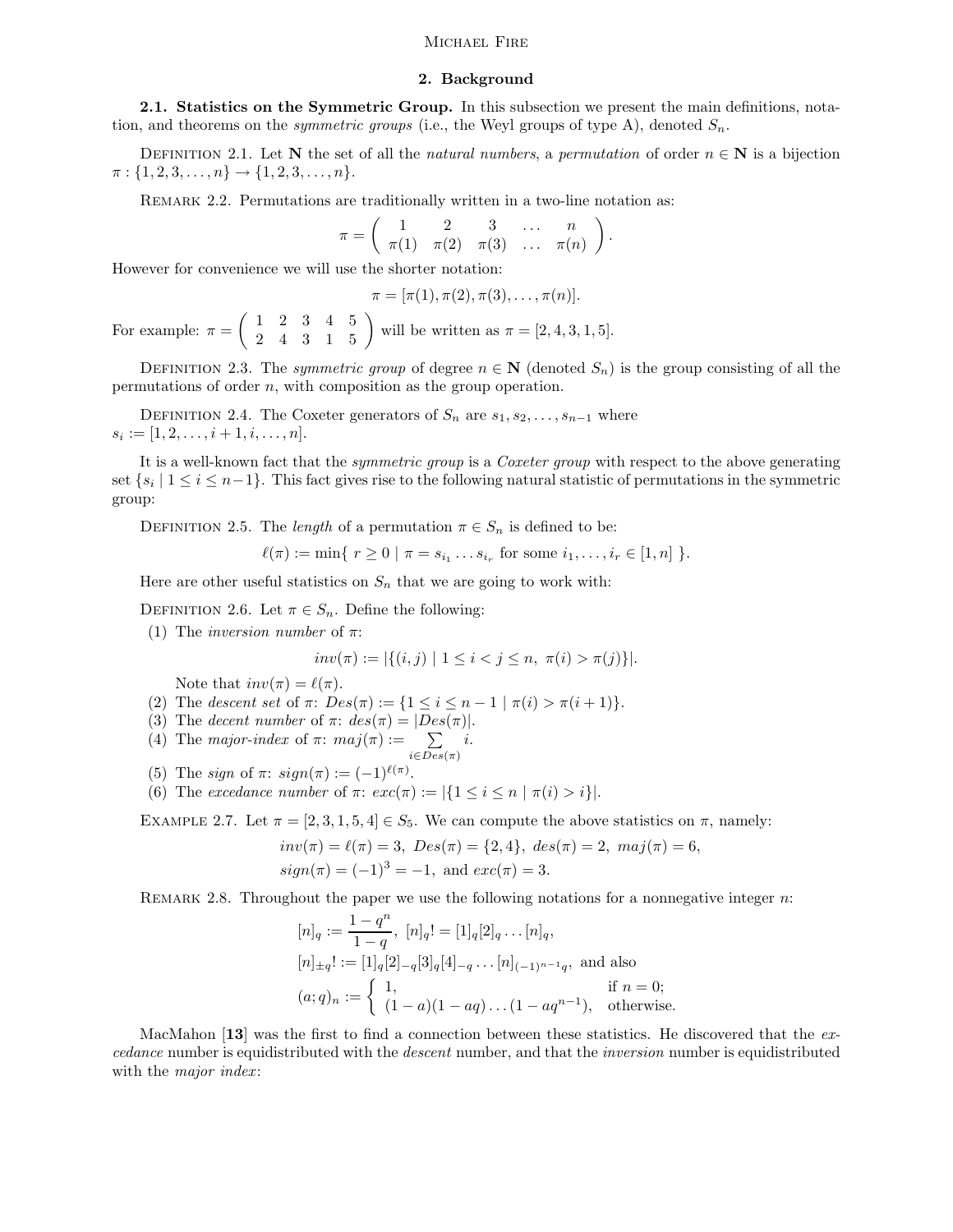THEOREM 2.9. [13]

$$
\sum_{\pi \in S_n} q^{inv(\pi)} = \sum_{\pi \in S_n} q^{maj(\pi)} = [1]_q [2]_q [3]_q \dots [n]_q = [n]_q!.
$$

Theorem 2.10. [13]

$$
\sum_{\pi \in S_n} q^{exc(\pi)} = \sum_{\pi \in S_n} q^{des(\pi)}.
$$

Gessel and Simion gave a similar factorial type product formula for the *signed Mahonian*:

Theorem 2.11. [14, Cor. 2]

$$
\sum_{\pi \in S_n} sign(\pi)q^{maj(\pi)} = [n]_{\pm q}!
$$

A bivariate generalization of MacMahon's Theorem 2.9 was achieved during the 1970's by Foata and Schützenberger :

THEOREM 2.12. [9]

$$
\sum_{\pi \in S_n} q^{maj(\pi)} t^{des(\pi^{-1})} = \sum_{\pi \in S_n} q^{inv(\pi)} t^{des(\pi^{-1})}.
$$

In the same article Foata and Schützenberger also proved another bivariate connection between the different statistics:

Theorem 2.13. [9]

$$
\sum_{\pi \in S_n} q^{maj(\pi^{-1})} t^{maj(\pi)} = \sum_{\pi \in S_n} q^{\ell(\pi)} t^{maj(\pi)}.
$$

In 1990 during her research of the genus zeta function, Denert found a new statistic which was also Mahonian:

DEFINITION 2.14. [6] Let be  $\pi \in S_n$ , define the *Denert's statistic* to be:

$$
den(\pi) := |\{1 \le l < k \le n \mid \pi(k) < \pi(l) < k\}|
$$
  
+ 
$$
|\{1 \le l < k \le n \mid \pi(l) < k < \pi(k)\}|
$$
  
+ 
$$
|\{1 \le l < k \le n \mid k < \pi(k) < \pi(l)\}|.
$$

Later in the same year Foata and Zeilberger proved that the pair of statistics  $(exc, den)$  is equidistributed with the pair  $(des, maj)$ :

Theorem 2.15. [10]

$$
\sum_{\pi \in S_n} q^{exc(\pi)} t^{den(\pi)} = \sum_{\pi \in S_n} q^{des(\pi)} t^{maj(\pi)}
$$

.

2.2. Signed Permutations Groups. In this subsection we present the main definitions, notation and theorems for the classical Weyl groups of type B, also known as the hyperoctahedral groups or the signed permutations groups, and denoted  $B_n$ .

DEFINITION 2.16. The hyperoctahedral group of order  $n \in \mathbb{N}$  (denoted  $B_n$ ) is the group consisting of all the bijections  $\sigma$  of the set  $[-n, n]\setminus\{0\}$  onto itself such that  $\sigma(-a) = -\sigma(a)$  for all  $a \in [-n, n]\setminus\{0\}$ , with composition as the group operation.

REMARK 2.17. There are different notations for a permutation  $\sigma \in B_n$ . We will use the notation  $\sigma = [\sigma(1), ..., \sigma(n)].$ 

We identify  $S_n$  as a subgroup of  $B_n$ , and  $B_n$  as a subgroup of  $S_{2n}$ . As in  $S_n$  we also have many different statistics; we will describe the main ones:

THEOREM 2.18. Let  $\sigma \in B_n$ , define the following statistics on  $\sigma$ :

(1) The inversion number of  $\sigma: inv(\sigma) := |\{(i,j) | 1 \leq i < j \leq n, \sigma(i) > \sigma(j)\}|.$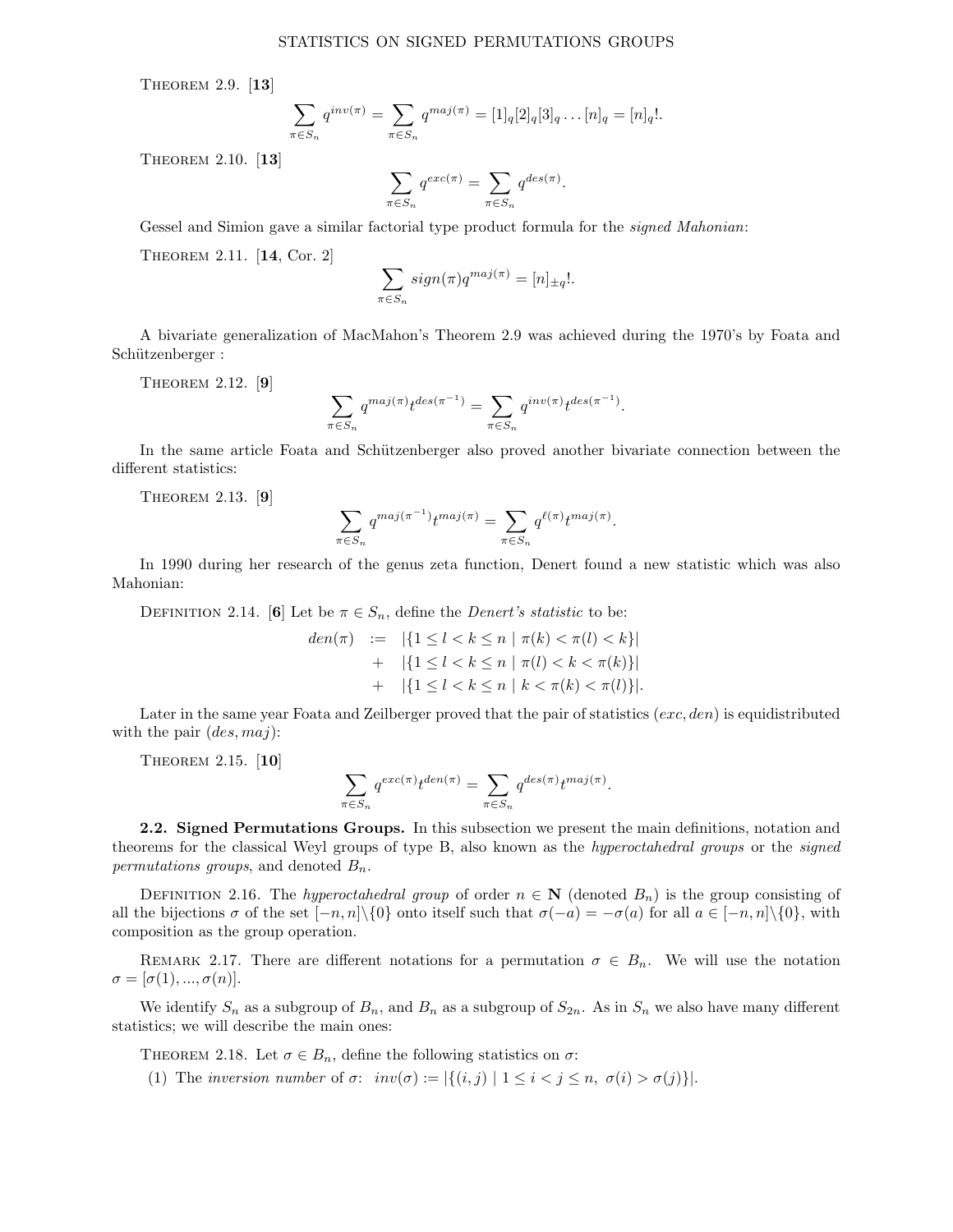#### Michael Fire

(2) The *descent set* of  $\sigma$ :

$$
Des(\sigma) := \{ 1 \le i \le n - 1 \mid \sigma(i) > \sigma(i + 1) \}.
$$

- (3) The type A descent number of  $\sigma$ :  $des_A(\sigma) := |Des(\sigma)|$ .
- (4) The type B descent number of  $\sigma$ :

$$
des_B(\sigma) := |\{0 \le i \le n-1 \mid \sigma(i) > \sigma(i+1)\}|, \text{ where here } \sigma(0) := 0.
$$

(5) The major index of  $\sigma$ : maj $(\sigma) := \sum$  $i \in Des(\sigma)$ i.

- (6) The negative set of  $\sigma$ :  $Neg(\sigma) := \{i \in [1, \ldots, n] \mid \sigma(i) < 0 \}$ .
- (7) The negative number of  $\sigma$ :  $neg(\sigma) := |Neg(\sigma)|$ .
- (8) The negative number sum of  $\sigma$ :  $nsum(\sigma) := -\sum$  $i \in Neg(\sigma)$  $\sigma(i).$

It is well known (see, e.g. [5, Proposition 8.1.3]) that  $B_n$  is a Coxeter group with respect to the generating set  $\{s_0, s_1, \ldots, s_{n-1}\}$ , where  $s_i, 1 \le i \le n-1$ , are defined as in  $S_n$  (see 2.4), and  $s_0$  is defined as:

$$
s_0 := [-1, 2, 3, \dots, n].
$$

This gives rise to another natural statistic on  $B_n$ , the *length* statistic:

DEFINITION 2.19. For all  $\sigma \in B_n$  the *length* of  $\sigma$  is:

$$
\ell(\sigma) := \min\{r \ge 0 \mid \sigma = s_{i_1} s_{i_2} \dots s_{i_n} \text{ for some } i_1, \dots, i_r \in [0, n-1]\}.
$$

There is a well-known direct combinatorial way to compute this statistic:

THEOREM 2.20. ([5, Propositions 8.1.1 and 8.1.2]) For all  $\sigma \in B_n$  the length of  $\sigma$  can be computed as:

$$
\ell(\sigma) = inv(\sigma) - \sum_{i \in Neg(\sigma)} \sigma(i).
$$

Using the last definition we can define another natural statistic on  $B_n$ , the sign statistic:

DEFINITION 2.21. For all  $\sigma \in B_n$  the sign of  $\sigma$  is:

$$
sign(\sigma) := (-1)^{\ell(\sigma)}.
$$

The generating function of *length* is also called the Poincaré polynomial and can be presented in the following manner:

Theorem 2.22. [12, §3.15]

$$
\sum_{\sigma \in B_n} q^{\ell(\sigma)} = [2]_q [4]_q \dots [2n]_q = \prod_{i=1}^n [2i]_q.
$$

Recently, Adin and Roichman generalized MacMahon's result Theorem 2.9 to  $B_n$ , by introducing a new Mahonian statistic, the flag major index:

DEFINITION 2.23. [3] The flag major index of  $\sigma \in B_n$  is defined as:

$$
flag-major(\sigma) := 2maj(\sigma) + neg(\sigma),
$$

where  $maj(\sigma)$  is calculated with respect to the linear order

$$
-1<-2<\ldots<-n<1<2<\ldots
$$

Theorem 2.24. [3, §2]

$$
\sum_{\sigma \in B_n} q^{\ell(\sigma)} = \sum_{\sigma \in B_n} q^{flag-major(\sigma)} = [2]_q[4]_q \dots [2n]_q.
$$

REMARK 2.25. The previous result still holds if  $maj(\sigma)$  is calculated with respect to the natural order  $-n < -(n-1) < ... < -2 < -1 < 1 < 2 < ... < n-1 < n$ , see also [3].

Adin, Brenti and Roichman introduced another statistic which was also Mahonian, the nmaj statistic: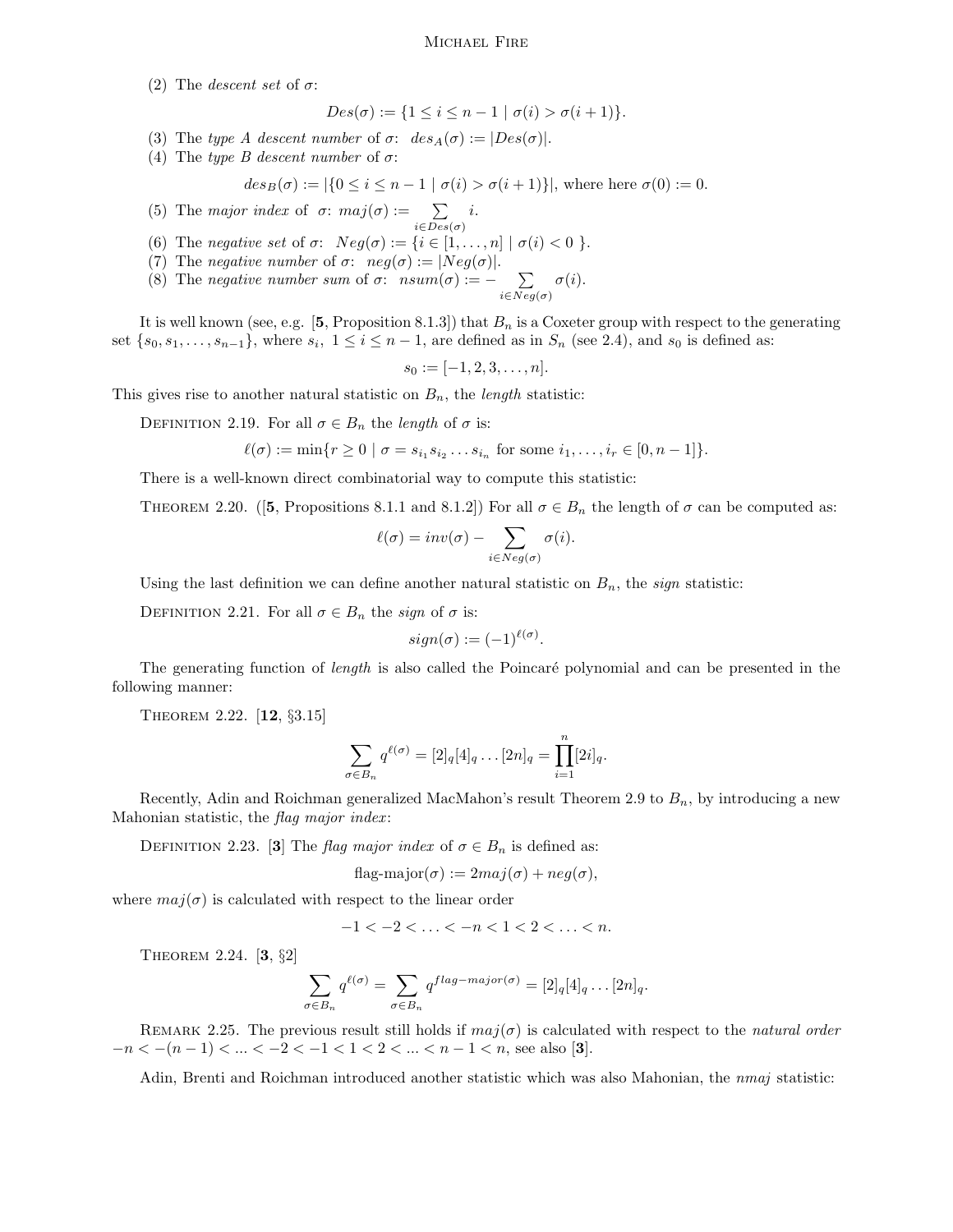# STATISTICS ON SIGNED PERMUTATIONS GROUPS

DEFINITION 2.26. [1, §3.2] Let  $\sigma \in B_n$  then the negative major index is defined as:

$$
nmaj(\sigma) := maj(\sigma) - \sum_{i \in Neg(\sigma)} \sigma(i) = maj(\sigma) + nsum(\sigma).
$$

THEOREM 2.27. [1]

$$
\sum_{\sigma \in B_n} q^{\ell(\sigma)} = \sum_{\sigma \in B_n} q^{nmaj(\sigma)}.
$$

In the same article [1] they also defined a new descent multiset and new descent statistics, and found a new Euler-Mahonian bivariate distribution for these statistics:

DEFINITION 2.28. [1, §3.1 and §4.2] Let  $\sigma \in B_n$  define:

(1) The *negative descent multiset* of  $\sigma$ :

$$
NDes(\sigma) := Des(\sigma) \bigcup \{-\sigma(i) \mid i \in Neg(\sigma)\},\
$$

where  $\bigcup$  stands for multiset union.

- (2) The negative descent statistic of  $\sigma$ :  $ndes(\sigma) := |NDes(\sigma)|$ .
- (3) The flag-descent number of  $\sigma$ :  $fdes(\sigma) := des_A(\sigma) + des_B(\sigma) = 2des_A(\sigma) + \varepsilon(\sigma)$ , where

$$
\varepsilon(\sigma) := \begin{cases} 1, & \text{if } \sigma(1) < 0; \\ 0, & \text{otherwise.} \end{cases}
$$

Theorem 2.29. [1, §4.3]

$$
\sum_{\sigma \in B_n} t^{ndes(\sigma)} q^{nmaj(\sigma)} = \sum_{\sigma \in B_n} t^{fdes(\sigma)} q^{flag-major(\sigma)}.
$$

In their article from 2005 Adin, Gessel, and Roichman gave a type B analogue to the Gessel-Simion Theorem(e.g.  $[14, \text{Cor. 2}]:$ 

Theorem 2.30. [2, §5.1]

$$
\sum_{\sigma \in B_n} sign(\sigma)q^{flag-major(\sigma)} = [2]_{-q}[4]_q \dots [2n]_{(-1)^n q}.
$$

Where *flag major index* computed with respect to the linear order:

 $-1 < -2 < \ldots < -n < 1 < 2 < \ldots < n$ .

#### 3. Main Results

#### 3.1. Signed-Mahonian and Mahonian-Mahonian Statistics.

DEFINITION 3.1. A linear order of length n, denoted  $K_n$ , is a bijection

$$
K_n : [-n, n] \backslash \{0\} \to [1, 2n].
$$

We can calculate permutation statistics according to a linear order  $K_n$ , we use the following notation:  $maj_{K_n}(\sigma)$ ,  $des_{K_n}(\sigma)$ ,  $flag - major_{K_n}(\sigma)$ ,  $nmaj_{K_n}(\sigma)$  etc, to indicate that the corresponding statistic is calculated with respect to the linear order  $K_n$ . We also use the notation:  $m >_{K_n} l$ , to indicate, that according to the linear order  $K_n$  'm' is larger than 'l', i.e. that  $s = K_n(m)$ ,  $r = K_n(l)$ , and  $s > r$ .

EXAMPLE 3.2. Let  $K_n$  be a linear order and let  $\sigma \in B_n$ . Then:

$$
maj_{K_n}(\sigma) := \sum_{\sigma(i) > K_n} \sigma(i+1)} i.
$$

NOTE 3.3. Notice that for any linear order  $K_n$ , and for any  $\sigma \in B_n$ ,  $neg(\sigma) = neg_{K_n}(\sigma)$ . This also applies to the *length* statistic, because it is defined with respect to the Coxeter generators, which do not depend on the choice of linear order.

The following proposition is a more general version of Remark 2.25: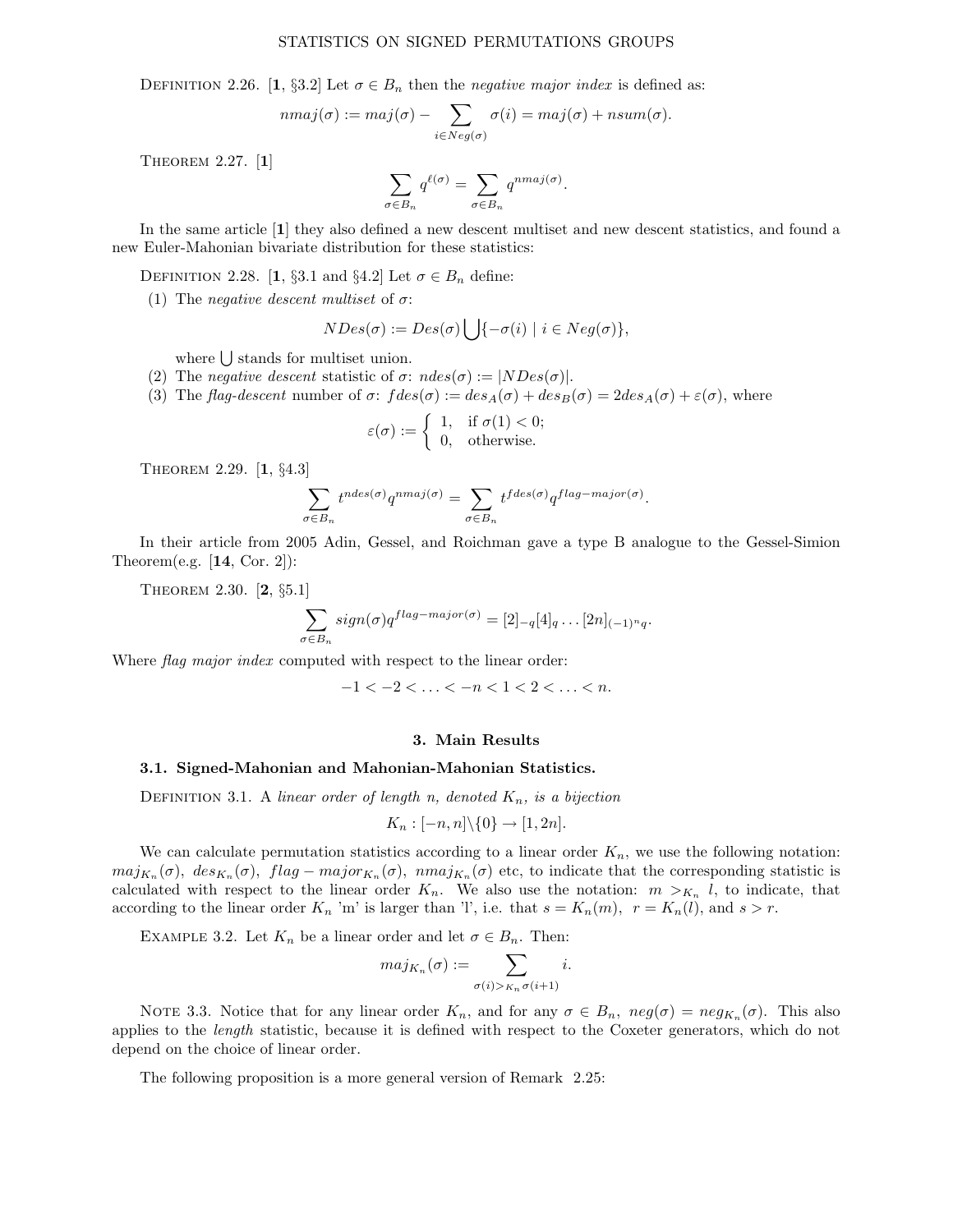## Michael Fire

PROPOSITION 3.4. Let  $K_n$  be a linear order then:

$$
\sum_{\sigma\in B_n}q^{flag-major(\sigma)}=\sum_{\sigma\in B_n}q^{flag-major_{K_n}(\sigma)}.
$$

In the following theorems we give simple factorial-type product formulas for the generating function for the signed-Mahonian and Mahonian-Mahonian statistics over  $B_n$ .

Let be N the natural order,  $N: -n < -(n-1) < \ldots < -1 < 1 < \ldots < n-1 < n$ , then:

THEOREM 3.5.

$$
\sum_{\sigma \in B_n} sign(\sigma)q^{flag-major_N(\sigma)} = (q; -1)_n [n]_{\pm q^2}!.
$$

The next theorem presents signed-Mahonian calculation using the new Mahonian statistic  $nmaj$ : THEOREM 3.6

$$
\sum_{\sigma \in B_n} sign(\sigma) q^{nmaj_N(\sigma)} = (q; -q)_n [n]_{\pm q}!.
$$

DEFINITION 3.7. Define the following set:

$$
U_n := \{ \tau \in B_n \mid \tau(1) < \tau(2) < \ldots < \tau(n-1) < \tau(n) \}.
$$

There are several facts (see also [1], [2]) about the set  $U_n$  that can be directly concluded from the definition of  $U_n$ , namely: each  $\sigma \in B_n$  has a unique representation as:

$$
\sigma = \tau \pi \ (\tau \in U_n \ , \text{ and } \pi \in S_n).
$$

DEFINITION 3.8. Define the following subsets of  $U_n$ :

(1)  $U_{n1} := \{ \tau \in U_n \mid \tau(1) = -n \}.$ (2)  $U_{n2} := \{ \tau \in U_n \mid \tau(n) = n \}.$ 

NOTE 3.9.  $U_n = U_{n1} \oplus U_{n2}$ , where  $\oplus$  stands for disjoint union.

We also define two bijections from  $U_{n-1}$  one onto  $U_{n1}$ , and one onto  $U_{n2}$ :

DEFINITION 3.10. For  $i \in 1, 2$ , define  $\varphi_{ni}: U_{n-1} \to U_{ni}$  by:

(1) 
$$
\varphi_{n1}(\tau)(i) = \begin{cases} -n, & i=1; \\ \tau(i-1), & 2 \leq i \leq n. \end{cases}
$$
  
\n(2)  $\varphi_{n2}(\tau)(i) = \begin{cases} \tau(i), & 1 \leq i \leq n-1; \\ n, & i = n. \end{cases}$ 

THEOREM 3.11.

$$
\sum_{\sigma \in B_n} q^{flag-major_N(\sigma)} t^{nmaj_N(\sigma)} = \prod_{i=1}^n (1+qt^i)[n]_{q^2t}!.
$$

PROOF. (Sketch, more detailed proof can be found at  $[8]$ ) We will prove this theorem by reducing the problem to  $U_n$ :

$$
\sum_{\sigma \in B_n} q^{flag-major_N(\sigma)} t^{nmaj_N(\sigma)} = \sum_{\substack{\pi \in S_n, \ \tau \in U_n \\ \tau \in U_n}} q^{2maj(\pi) + neg(\tau)} t^{maj(\pi) + nsum(\tau)}
$$
\n
$$
= \sum_{\substack{\pi \in S_n \\ \tau \in U_n}} q^{neg(\tau)} t^{nsum(\tau)} \sum_{\pi \in S_n} q^{2maj(\pi)} t^{maj(\pi)}
$$

We know according to Theorem 2.9 that:  $\sum$  $\pi \overline{\in} \overline{S}_n$  $(q^2t)^{maj(\pi)} = [n]_{q^2t}!$ , and by calculation we get: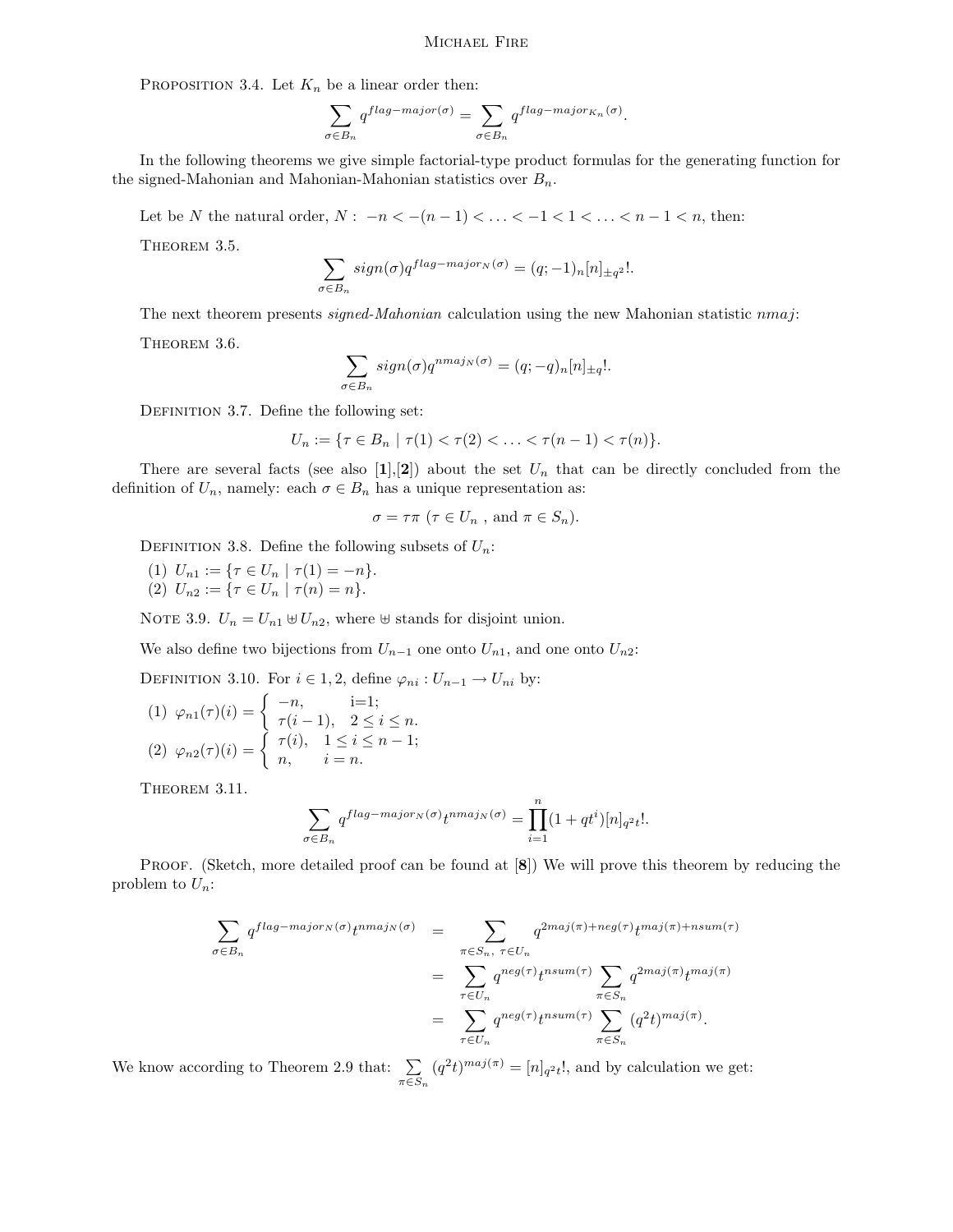$$
a_n = \sum_{\tau \in U_n} q^{neg(\tau)} t^{nsum(\tau)} = \sum_{\tau \in U_{n1}} q^{neg(\tau)} t^{nsum(\tau)} + \sum_{\tau \in U_{n2}} q^{neg(\tau)} t^{nsum(\tau)}
$$
  
\n
$$
= \sum_{\tau' \in U_{n-1}} q^{neg(\varphi_{n1}(\tau'))} t^{nsum(\varphi_{n1}(\tau'))}
$$
  
\n
$$
+ \sum_{\tau' \in U_{n-1}} q^{neg(\varphi_{n2}(\tau'))} t^{nsum(\varphi_{n2}(\tau'))}
$$
  
\n
$$
= \sum_{\tau' \in U_{n-1}} q^{neg(\tau') + 1} t^{nsum(\tau') + n} + \sum_{\tau' \in U_{n-1}} q^{neg(\tau')} t^{nsum(\tau')}
$$
  
\n
$$
= q t^n a_{n-1} + a_{n-1} = (1 + qt^n) a_{n-1}.
$$

We got the recurrence equation:  $a_n = (1 + qt^n)a_{n-1}$ ,  $a_1 = 1 + qt$ , and the solution to this equation is:  $a_n = \prod^n$  $i=1$  $(1+qt^i)$ , and therefore; the general solution is:

$$
\sum_{\sigma \in B_n} q^{flag-major_N(\sigma)} t^{nmaj_N(\sigma)} = [n]_{q^2t}! \prod_{i=1}^n (1+qt^i)
$$

NOTE 3.12. Notice that substituting  $t = 1$  in Theorem 3.11, we get Theorem 2.24 and the equation:  $[n]_{q^2}!(1+q)^n = \prod^n$  $\prod_{i=1} [2i]_q.$ 

We can also calculate the generating function of *length* and *flag major index* by using a similar method: THEOREM 3.13.

$$
\sum_{\sigma \in B_n} q^{flag-major_N(\sigma)} t^{\ell(\sigma)} = A_n(q^2, t) \prod_{i=1}^n (1 + qt^i),
$$
  
where  $A_n(q, t) = \sum_{\pi \in S_n} q^{maj(\pi)} t^{\ell(\pi)} = \sum_{\pi \in S_n} q^{maj(\pi)} t^{inv(\pi)}.$ 

**3.2. Flag-Excedance and Flag-Denerts Statistic.** In this subsection we present the flag-Denert's statistic (denoted  $fden$ ) and the flag-excedance (denoted  $fexc$ ) statistic. We prove that the pair of statistics (fden, fexc) are equidistributed with  $(\text{flag} - \text{major}, \text{fdes})$  over  $B_n$  and, therefore, the flag-Denert and flag-excedance statistics gives a type B generalization to the Foata-Zeilberger Theorem 2.15.

DEFINITION 3.14. Define the type b *excedance* number of  $\sigma \in B_n$  to be:

$$
exc_B(\sigma) := |\{ 1 \le i \le n | i < |\sigma(i)| \}|.
$$

DEFINITION 3.15. Define the flag-excedance of  $\sigma \in B_n$  to be:

$$
fexc(\sigma) := 2exc_B(\sigma) + \varepsilon(\sigma).
$$

DEFINITION 3.16. Let n be a nonnegative integer. Define the following subset of  $B_n$ :

$$
Color_2^n := \{ \sigma \in B_n | \sigma(i) = \pm i, \ \forall i \in [1, n] \}.
$$

NOTE 3.17. Notice that each  $\sigma \in B_n$  has a unique representation as:

 $\sigma = \pi \tau$ , where  $\pi \in S_n$ ,  $\tau \in Color_2^n$ .

DEFINITION 3.18. We define the friends order to be:

$$
F: -1 < 1 < -2 < 2 < \dots < -n < n.
$$

We prove that the *flag-excedance* statistics is Eulerian:

THEOREM 3.19.

$$
\sum_{\sigma \in B_n} q^{fexc(\sigma)} = \sum_{\sigma \in B_n} q^{fdes_F(\sigma)}.
$$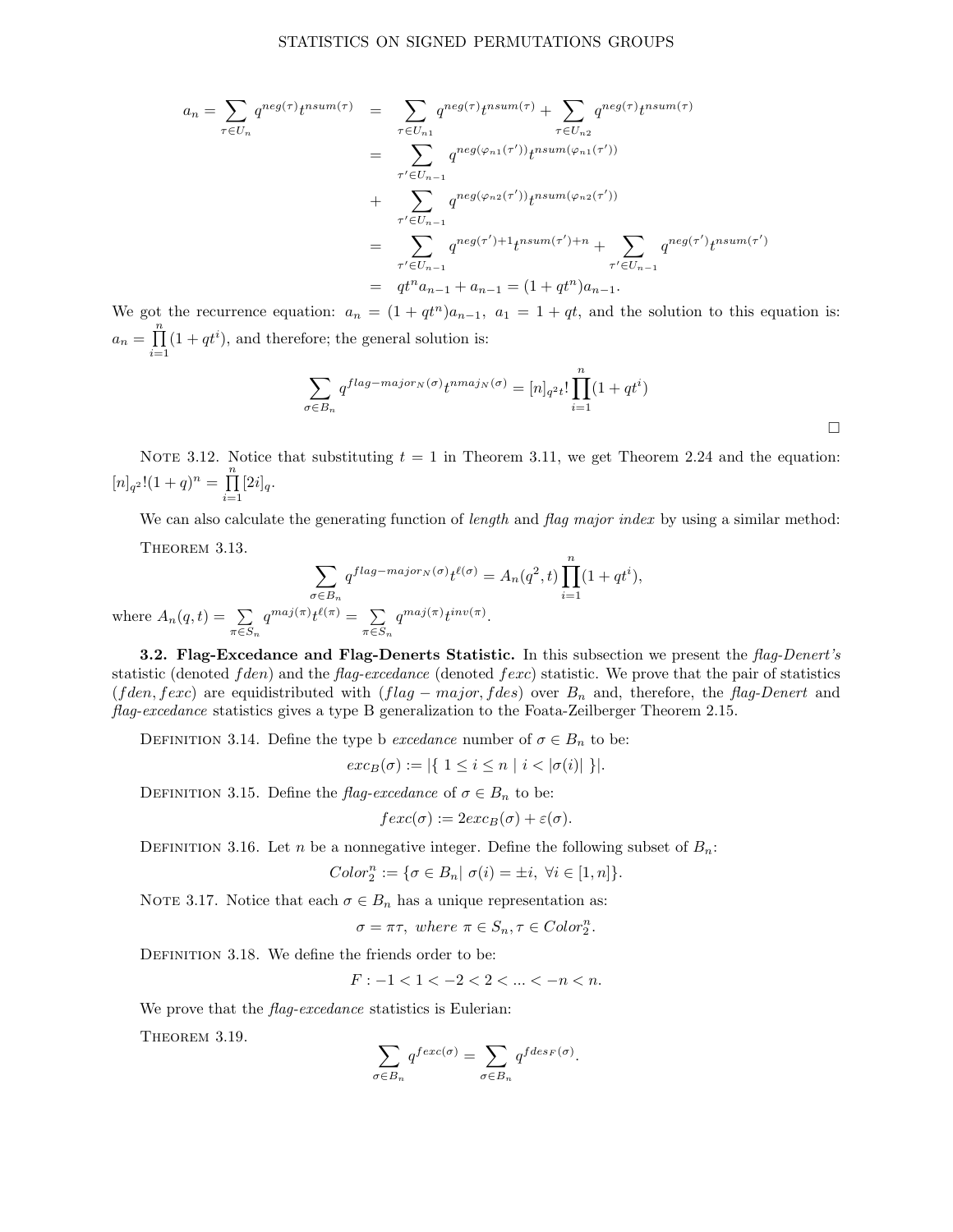#### Michael Fire

We define the type B Denert's statistic (denoted  $den_B$ ):

DEFINITION 3.20. Let  $\sigma \in B_n$ . Define the type B Denert's statistic to be:

$$
den_B(\sigma) = |\{1 \le l < k \le n \mid |\sigma(k)| < |\sigma(l)| < k\}|
$$
  
+ 
$$
|\{1 \le l < k \le n \mid |\sigma(l)| < k < |\sigma(k)|\}|
$$
  
+ 
$$
|\{1 \le l < k \le n \mid k < |\sigma(k)| < |\sigma(l)|\}|.
$$

REMARK 3.21. According to the definition of  $den_B$  we can see that:

$$
den_B(\sigma)=den_B(\tau\pi)=den_B(\pi),\ \forall \sigma\in B_n,\ \tau\in Color_2^n,\ \pi\in S_n.
$$

We define the flag-Denert's statistic (denoted  $fden_B$ ), and prove that it is equidistributed with the flag major index over the signed permutations groups:

DEFINITION 3.22. Let  $\sigma \in B_n$ . Define the flag-Denert's statistic to be:

$$
fden(\sigma) := 2den_B(\sigma) + neg(\sigma).
$$

THEOREM 3.23.

$$
\sum_{\sigma \in B_n} q^{fden(\sigma)} = \sum_{\sigma \in B_n} q^{flag-major_F(\sigma)}.
$$

We prove that the pair of statistics (fden,fexc) is equidistributed with (flag-major,fdes).

THEOREM 3.24.

$$
\sum_{\sigma \in B_n} q^{fden(\sigma)} t^{fexc(\sigma)} = \sum_{\sigma \in B_n} q^{flag-major_F(\sigma)} t^{fdes_F(\sigma)}.
$$

PROOF. (Sketch, more detailed proof can be found at [8]) We use the Definitions 3.15, 3.22, [8, Lemma 6.4], and Theorem 2.15 and conclude the following equality:

$$
\sum_{\sigma \in B_n} q^{fden(\sigma)} t^{fexc(\sigma)} = \sum_{\sigma \in B_n} q^{2den_B(\sigma) + neg(\sigma)} t^{2exc_B(\sigma) + \varepsilon(\sigma)}
$$
\n
$$
= \sum_{\tau \in Color_2^n} q^{neg(\tau)} t^{\varepsilon(\tau)} \sum_{\pi \in S_n} q^{2den(\pi)} t^{2exc(\pi)}
$$
\n
$$
= \sum_{\tau \in Color_2^n} q^{neg(\tau)} t^{\varepsilon(\tau)} \sum_{\pi \in S_n} q^{2maj(\pi)} t^{2des(\pi)}
$$
\n
$$
= \sum_{\sigma \in B_n} q^{flag - major_F(\sigma)} t^{fdes_F(\sigma)}
$$

 $\Box$ 

Remark. Extensions to wreath products and more results may be found in [8].

# 4. Acknowledgments

This paper is a part of the authors Master Thesis, which was written at Bar-Ilan University under the supervision of R. M. Adin and Y. Roichman.

#### References

[1] R. M. Adin, F. Brenti and Y. Roichman, Descent numbers and major indices for the hyperoctahedral group, Special issue in honor of Dominique Foata's 65th birthday (Philadelphia, PA 2000), Adv. Appl. Math. 27 (2001), 210–224.

[2] R. M. Adin, I. M. Gessel and Y. Roichman Signed Mahonians, J. Combin. Theory (ser. A) 109 (2005), 25–43

- [3] R. M. Adin and Y. Roichman, The flag major index and group actions on polynomial rings, Europ. J. Combin. 22 (2001), 431–446.
- [4] E. Bagno, Euler-Mahonian parameters on colored permutations groups, Seminaire Lotharingien de Combinatoire 51 (2004), Article B51f .
- [5] A. Björner and F. Brenti, Combinatorics of Coxeter Groups, Graduate Texts in Mathematics, Springer-Verlag, to appear. [6] M. Denert, The genus zeta function of hereditary orders in central simple algebras over global fields, Math. Comp. 54 (1990), 449-465.
- [7] J. Désarmenien and D. Foata, The signed Eulerian numbers, Discrete Math. 99 (1992), 49 -58.
- [8] M. Fire, Statistics on Wreath Products, Master's Thesis, arXiv:math.CO/0409421.